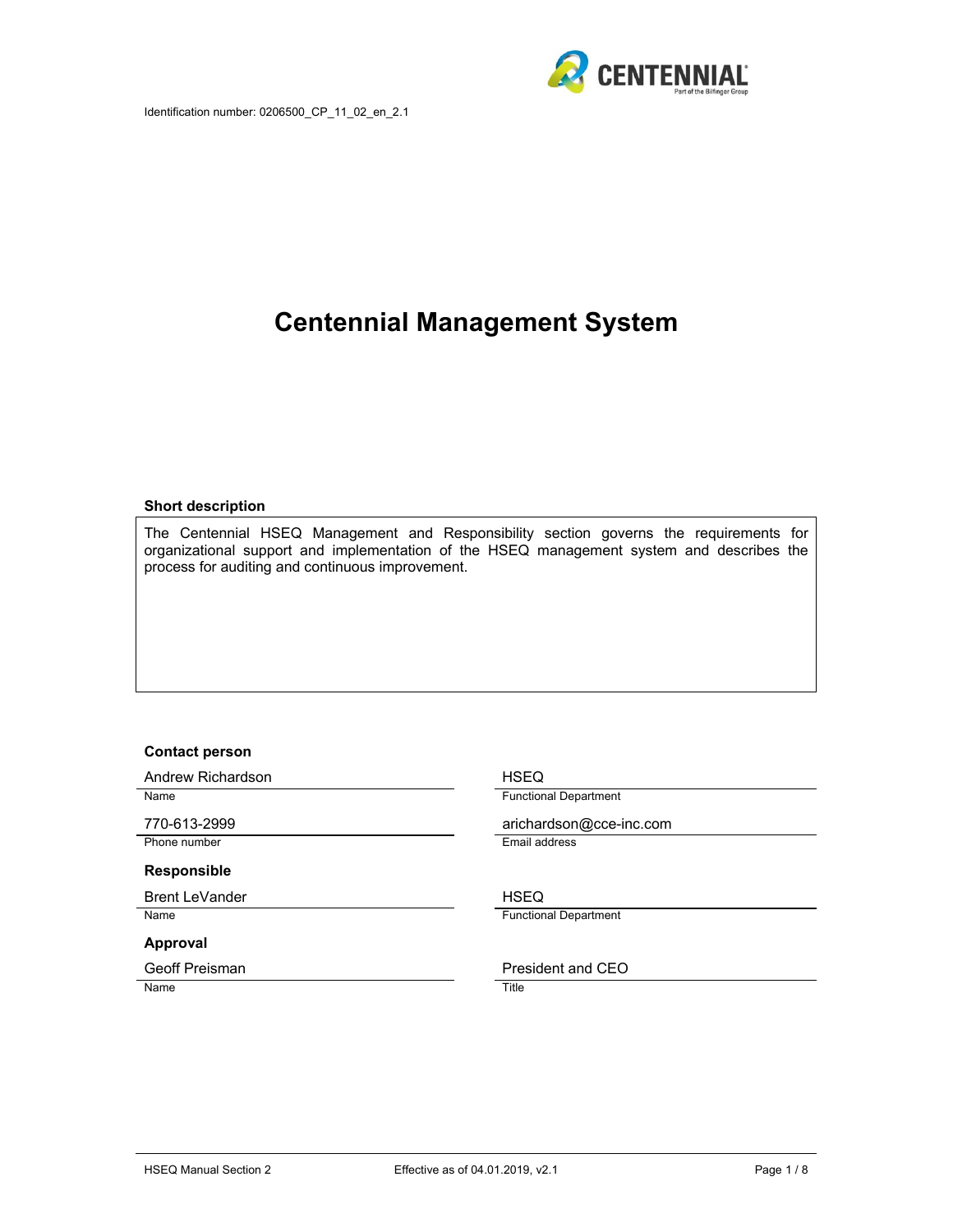## **Content**

|               | 1.1 |  |  |  |  |  |
|---------------|-----|--|--|--|--|--|
| $\mathcal{P}$ |     |  |  |  |  |  |
| 3             |     |  |  |  |  |  |
| 4             |     |  |  |  |  |  |
|               | 4.1 |  |  |  |  |  |
| 5             |     |  |  |  |  |  |
|               | 5.1 |  |  |  |  |  |
|               | 5.2 |  |  |  |  |  |
|               |     |  |  |  |  |  |
|               |     |  |  |  |  |  |
|               |     |  |  |  |  |  |
| 6             |     |  |  |  |  |  |
|               | 6.1 |  |  |  |  |  |
|               |     |  |  |  |  |  |
|               |     |  |  |  |  |  |
|               |     |  |  |  |  |  |
| 7             |     |  |  |  |  |  |
| 8             |     |  |  |  |  |  |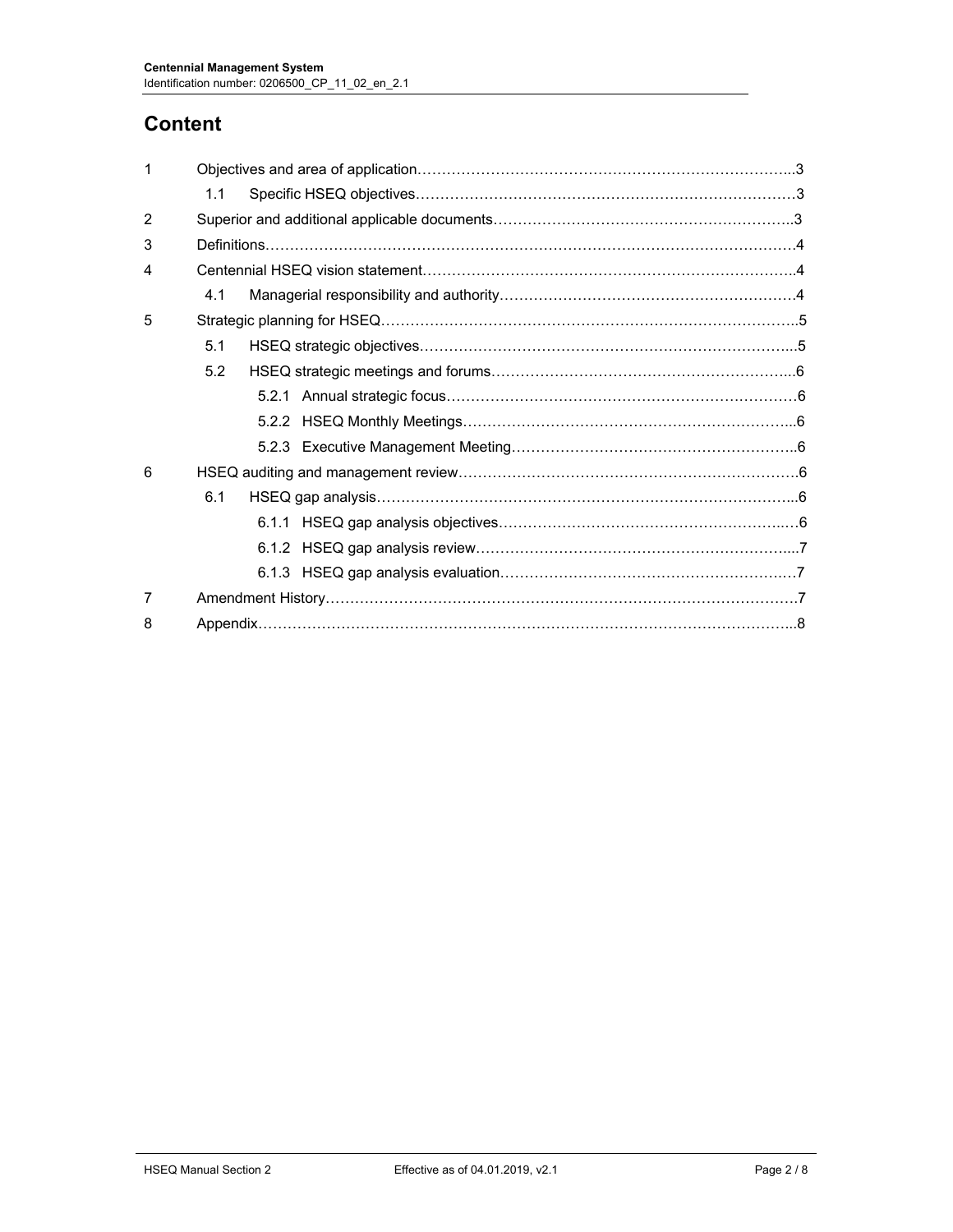## **1 Objective and area of application**

Centennial's objective regarding HSEQ management is to demonstrate the highest level of commitment from leadership in promoting the success of our HSEQ management system. Achieving our objective requires courageous leadership and commitment. This means establishing and demonstrating clear expectations, roles and responsibilities for employees and managers at all levels of the organization.

Centennial recognizes that leaders must take action in creating and promoting a safe workplace. This may be achieved through visible and participative leadership such as project pre-planning, being actively involved in field operations and interacting positively with employees and business partners to coach them and encourage safety behaviors.

Safety and health responsibility and accountability include the selection, training and evaluation of workers, supervisors, managers and subcontractor partners. Centennial will continuously improve our overall HSEQ performance by learning from our experiences and involving workers and other appropriate resources in the design, implementation and evaluation of those projects and activities which support the company's HSEQ vision.

#### **1.1 Specific HSEQ Objectives**

- Centennial's specific HSEQ target objectives include:
	- $\circ$  Reducing damage to people, property, the environment, the integrity of our work product and company operations during the course of our business activities
	- o Planning for HSEQ by setting targets and objectives, identifying hazards, assessing risks and establishing standards against HSEQ performance may be measured
	- o Demonstrating continual and constant awareness of HSEQ performance.
	- o Providing HSEQ training and awareness to proactively manage risks and conditions
	- o Ensuring that employees and business partners may voice HSEQ concerns without the fear of negative consequences or reprisal
	- o Allocating adequate resources to effectively implement Centennial's HSEQ management system
	- o Anticipating, preventing, managing and mitigating HSEQ risks associated with the use of contracted services and supplies
	- o Identifying and implementing preventative and corrective measures to continually improve our HSEQ performance

## **2 Superior and additional applicable documents**

1000 GP 11 01 en 5.0 Global Policy on Health, Safety, Environment/Sustainability and Quality (HSEQ)

1000 GS 11 06 en 1.0 Global HSEQ Standard on HSEQ Management Review

1000 GS 11 13 en 1.0 Global HSEQ Standard on HSEQ Leadership Engagement

1000 GS 11 14 en 1.0 Global HSEQ Standard on Subcontractor Management

1000 GS 11 17 en 1.0 Global HSEQ Standard on Communication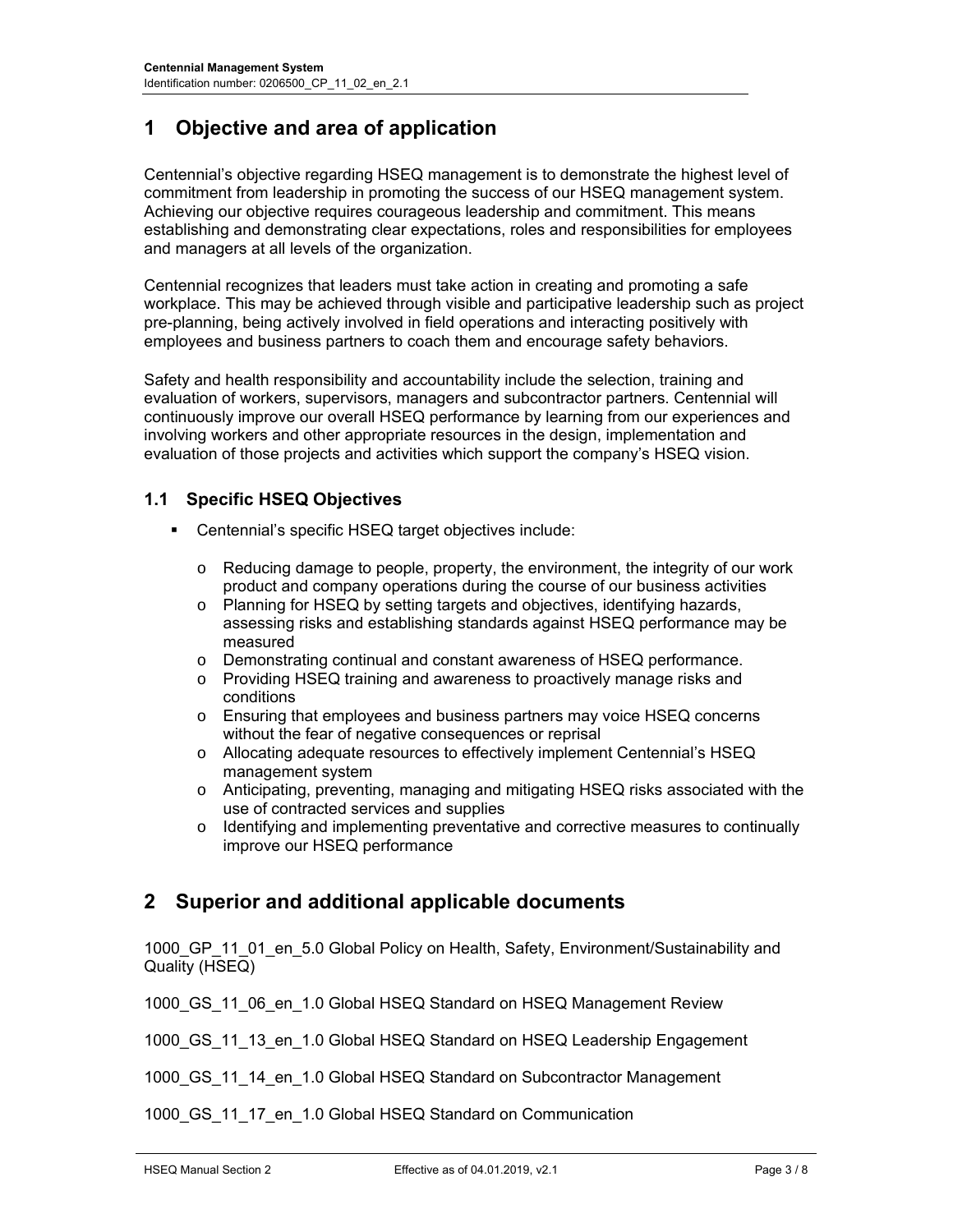1000 GS 11 20 en 1.0 Global HSEQ Standard on Legal Register

1000 GS 11 27 en 1.0 Global HSEQ Standard on Management of Change

This manual applies to all Centennial employees and subcontractors who are performing work on a Centennial project site and may be potentially exposed to hazards during the course of his or her work. There may be more stringent requirements than what is stated in this manual as defined by specific State, local or contract specific requirements. If there is a conflict between this manual and other applicable regulations, the most stringent will apply.

## **3 Definitions**

The following definitions of terms are important for an understanding of this Section.

| <b>Term</b> | <b>Definition</b>                                                                          |
|-------------|--------------------------------------------------------------------------------------------|
| Centennial  | All Centennial employees, joint venture employees,<br>subcontractors and business partners |
| <b>HSEQ</b> | Health, Safety, Environment and Quality                                                    |
| <b>PPE</b>  | <b>Personal Protective Equipment</b>                                                       |
| <b>PSO</b>  | <b>Project Safety Officer</b>                                                              |

## **4 Centennial HSEQ Vision Statement**

The protection of personal health and safety, the environment and the integrity of the quality of our work rank at the highest level of importance to Centennial. We operate in a diligent and responsible manner consistent with the highest industry standards and aligned with our previously stated HSEQ objectives and management systems. Centennial empowers and supports our employees and business partners in their ongoing efforts to prevent incidents of all kinds. Centennial uses a comprehensive HSEQ management system to demonstrate our commitment to health, safety, the protection of our environment and quality management to validate and fulfill our HSEQ objectives while adding value to our customers and the community in which we work.

To be successful, the Centennial HSEQ Management and Responsibility Section demands the proper approach and commitment towards injury and illness prevention on the part of executive leadership, managers, supervisors, employees and our business partners. The success of the overall system also requires cooperation in all HSEQ matters, not only between executive leadership, management, supervisors and employees, but also between each employee and subcontractor partner. Cooperation among our employees, management business partners and customers in the observance of this section will promote safe-working conditions, inadvertent damage to the environment, quality defects and will work to our mutual advantage by reducing risk and losses. This is further described in the Centennial HSEQ Policy (Appendix 1).

### **4.1 Managerial Responsibility and authority**

Each level of management for Centennial is personally and corporately accountable for the safety and health of his/her employee's and contracted worker's HSEQ performance. Executive management will provide leadership and will assume overall responsibility for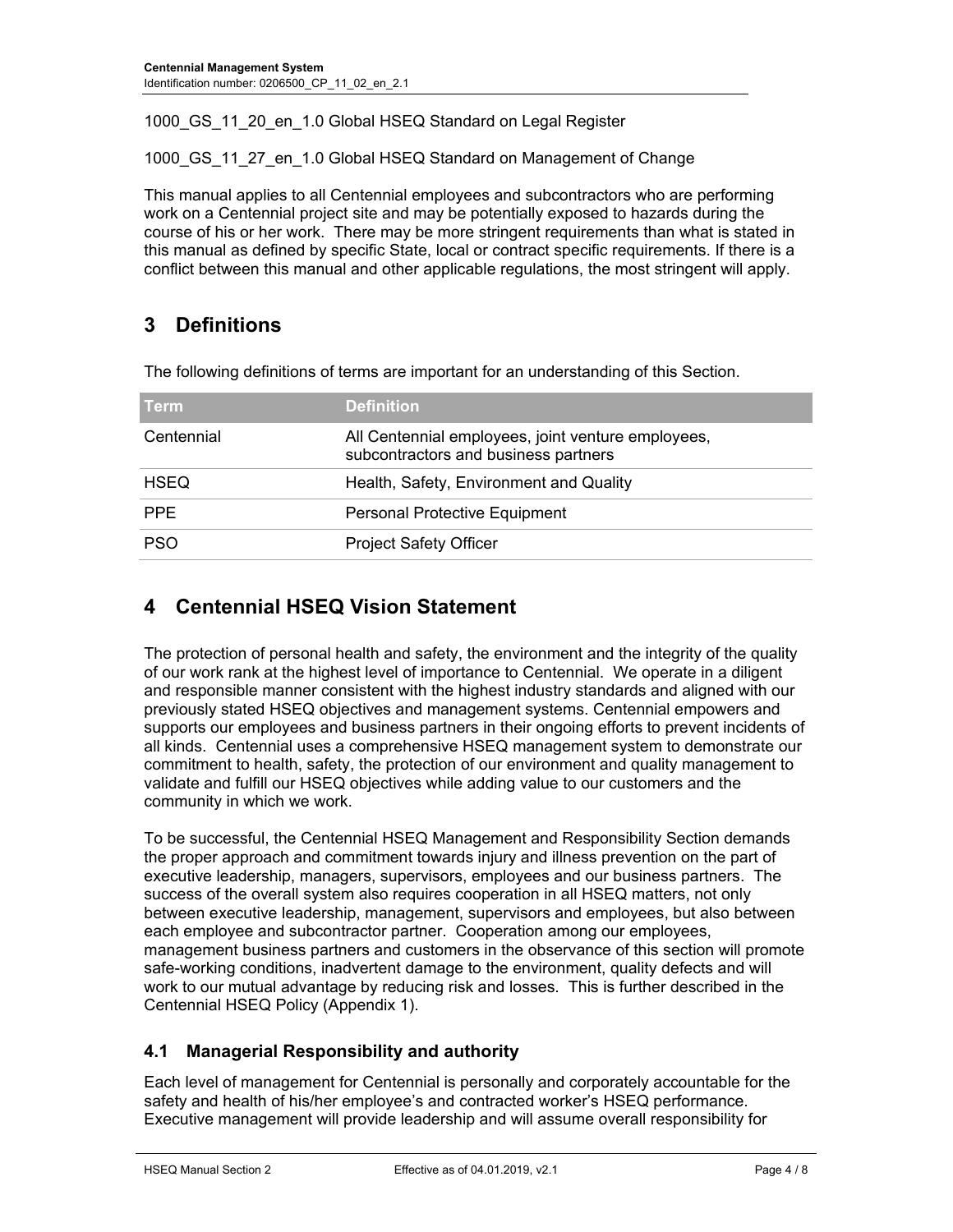implementing and monitoring the safety performance of the Centennial HSEQ management system. Each individual with leadership responsibility within the organization must assume an active role in identifying hazards, pre-planning for HSEQ, ensuring all required PPE, safety equipment and HSEQ training is provided for employees. PSOs, Project Managers and superintendents are responsible for monitoring and guiding the projects for safety performance and immediately correcting safety deficiencies, acting as partner with the management team.

HSEQ responsibility and accountability rests with the business unit manager, project manager and project superintendent. For each business unit location, a PSO is appointed to act as a resource to the project manager and superintendent. In addition, there is a dotted line to the HSEQ Director.

HSEQ responsibilities essentially consist of supporting the business unit or project manager with HSEQ issues such as:

- **Introduction and implementation of the HSEQ Manual**
- **IDED** Identification of hazards and risks
- **Proposal and following-through of measures for danger-/risk minimization**
- Carrying out training of staff
- Monitoring compliance with HSEQ requirements included in the HSEQ Manual
- **Weekly safety meetings**
- **IMPLEMENTER IMPLEMENT IMPLEM** Implementation of the HSEQ inspection and reporting system

Managers shall stress the importance HSEQ through the following measures:

- Meetings start with HSEQ
- **Presenting and discussing incidents and the lessons learned**
- Recording HSEQ issues in goals and reviews

Changes in the organization and processes are to be communicated through the management and the required training and measures are to be introduced if necessary. Relevant HSEQ information, updates, innovations, best practice examples, etc. shall be carried out by the organization via suitable communication means (e.g. intranet, shared files).

## **5 Strategic Planning for HSEQ**

Centennial has established specific outcome goals and performance objectives that will focus activities on key areas to accomplish Centennial's HSEQ mission and strategic objectives. Centennial will use a combination of enforcement, outreach, voluntary assistance and innovative partnering with employees and business partners to meet these objectives.

#### **5.1 HSEQ Strategic Objectives**

- **Employee and business partner acceptance of Health, Safety, Environment and** Quality as core organizational values in support of HSEQ performance outcomes
- Integrate HSEQ systems and processes to continue to drive operational excellence in the management of health and safety risks, environment impacts or quality defects
- Monitor the effectiveness of standard system controls and the accuracy of HSEQ data in response to incidents and detect root causes to prevent reoccurrence
- Continue to systematically identify and manage Centennial's most significant risks to people, property, impact on the environment and quality deficiencies.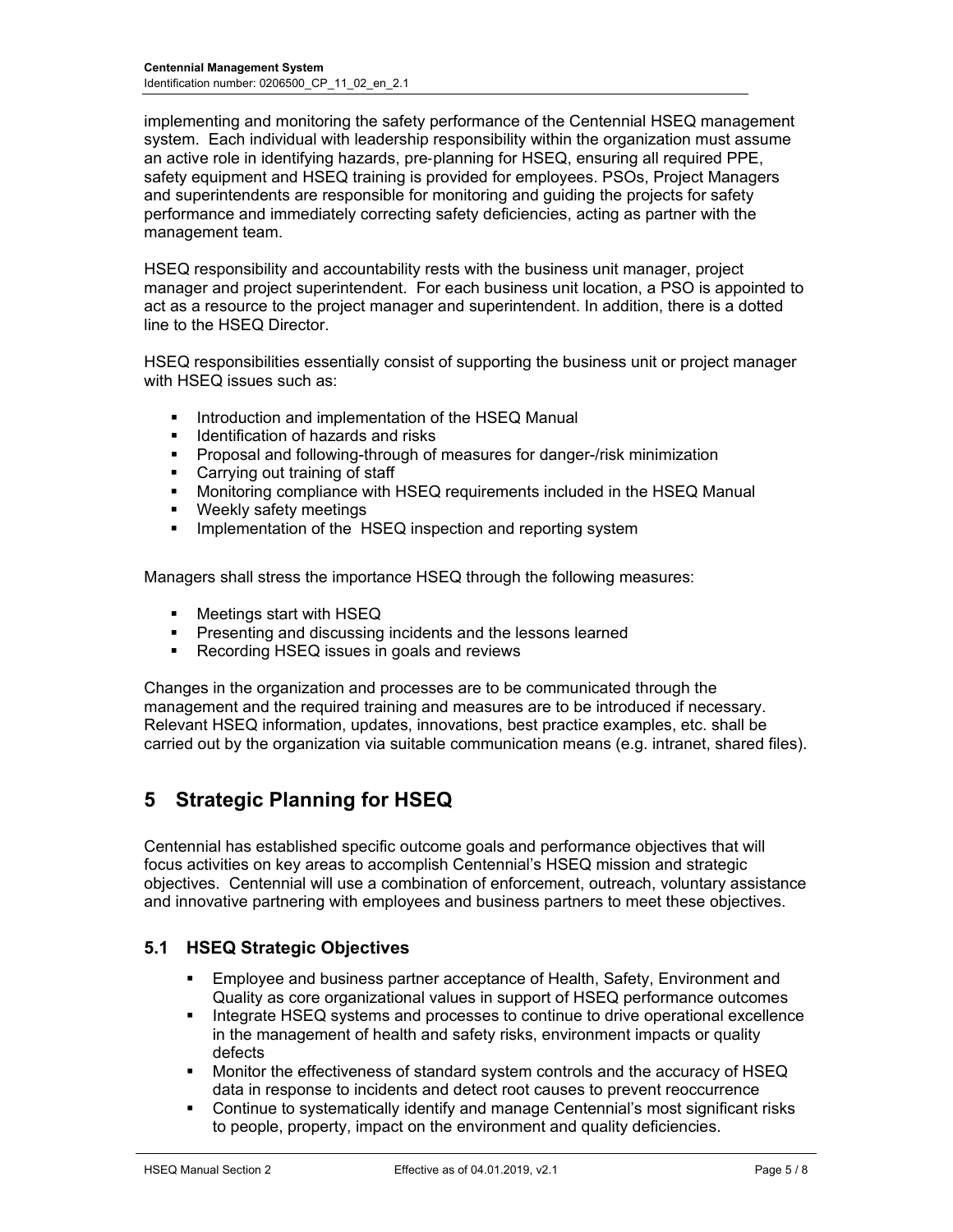- Continue to reduce occupational injury or illness though targeted injury prevention programs
- Train, support and motivate to identify and manage workplace safety risks, environmental impact or quality defects
- Enable Centennial personnel to better manage the HSEQ performance of service providers consistent with Centennial policies and practices
- **Establish metrics to document improvement in HSEQ results**

### **5.2 HSEQ Strategic Meetings and Forums**

#### 5.2.1 Annual Strategic Focus

The Centennial Annual Strategic Focus is where Centennial executive leadership (including our President/CEO and all Regional Operations Managers) gather to discuss our annual objectives and goals both operationally and in regards to our HSEQ management system. This Annual Strategic Focus is where the previous year's goals are reviewed and discussed along with creating new safety benchmarks for the following year.

#### 5.2.2 HSEQ Monthly Meeting

The HSEQ Monthly Meeting is where policy and procedure is discussed and reviewed and is chaired by the HSEQ Director and includes the corporate safety team and project safety managers. These meetings are beneficial to our HSEQ program as they give the safety team members the opportunity to discuss trends, observations from the field, upcoming rule and regulation changes and the opportunity to jointly review and modify policies and procedures as well as incorporate industry "best practices" that will benefit the organization.

#### 5.2.3 Executive Management Meeting

The Executive Management Meeting is where Centennial's HSEQ program is summarized and evaluated. This meeting involves an HSEQ Director briefing of the executive team members on incidents, near misses, regulatory changes and trends that may impact organizational HSEQ performance.

## **6 HSEQ Auditing and Management Review**

Centennial has implemented periodic, ongoing and recurring processes to evaluate the HSEQ manual and individual sections for deficiencies and methods to improve the overall system and process. The intent of this review is to identify gaps or deficiencies in the system and establish objectives for improvement and risk reduction consistent with Centennial's HSEQ objectives.

#### **6.1 HSEQ Gap Analysis**

Gap Analysis is the process through which Centennial compares our actual HSEQ performance to our expected HSEQ performance to determine whether we are meeting expectations and benchmarks. Our HSEQ gap analysis seeks to answer the questions "where are we?" (current state) and "where do we want to be?" (target state).

#### 6.1.1 HSEQ Gap Analysis Objectives

This review process, referred to as "gap analysis", is intended to: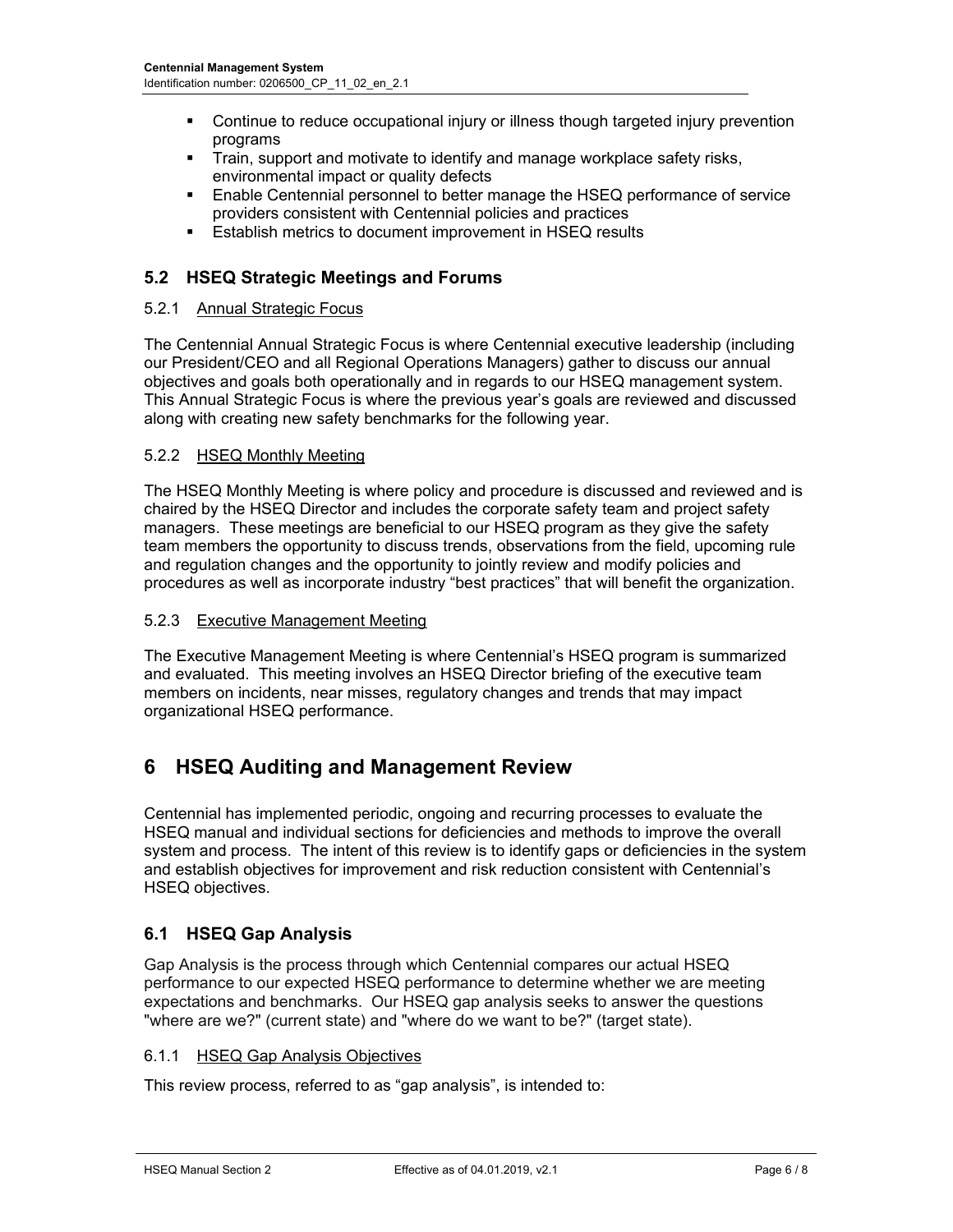- Review relevant information to identify HSEQ issues related to occupational health and safety, environmental and quality performance
- **Prioritize the HSEQ issues identified during the review**
- Develop objectives for the system and for risk control, based on the prioritized HSEQ issues
- Formulate implementation plans to accomplish the prioritized objectives

#### 6.1.2 HSEQ Gap Analysis Review

During this gap analysis review process, Centennial will review a wide range of information and systems to identify system and operational deficiencies that are significant to the organization. The review will include information regarding:

- Relevant safety and health systems and operational processes and procedures
- **•** Written programs and management systems
- **HSEQ key performance indicators**
- **EXECTE Leadership and management processes and controls**
- **Previously identified HSEQ issues**
- Allocation of resources for safety and health
- Applicable regulations, standards, and other health and safety requirements and updates
- Risk assessments and hazard evaluations
- Process and mechanisms for employee participation and involvement
- Results of safety and health inspections and audits
- Safety and health hazard reporting procedures

#### 6.1.3 HSEQ Gap Analysis Evaluation

After the gap analysis is completed and the results have been established they will be evaluated and prioritized based on impact to the overall business model and nature of risk. Items will be categorized as:

- Issues requiring immediate attention
- **•** Opportunities with the greatest potential for improvement or risk reduction
- Organization, resource, participation or accountability issues or other conditions that are fundamental to improvement in other areas
- $\blacksquare$  Issues with the highest impact or severity

## **7 Amendment history**

| <b>Date</b>        | <b>Version</b> | <b>Revised content</b>                                                                                                                                                                                                                                                 |
|--------------------|----------------|------------------------------------------------------------------------------------------------------------------------------------------------------------------------------------------------------------------------------------------------------------------------|
| 11.18.2013         | 1.0            | Initial Preparation                                                                                                                                                                                                                                                    |
| 01.01.2018         | 2.0            | Updates to Paragraph 2 Superior Documents (add the Group<br>Policy and Global Standards), Paragraph 4 Centennial HSEQ<br>Vision Statement (HSEQ policy appendix), Paragraph 5.2.3<br>Executive Management Meeting (definition) and Appendix 1<br>(logo and signatures) |
| $04.01.2019$   2.1 |                | Update to Appendix 1 (signatures)                                                                                                                                                                                                                                      |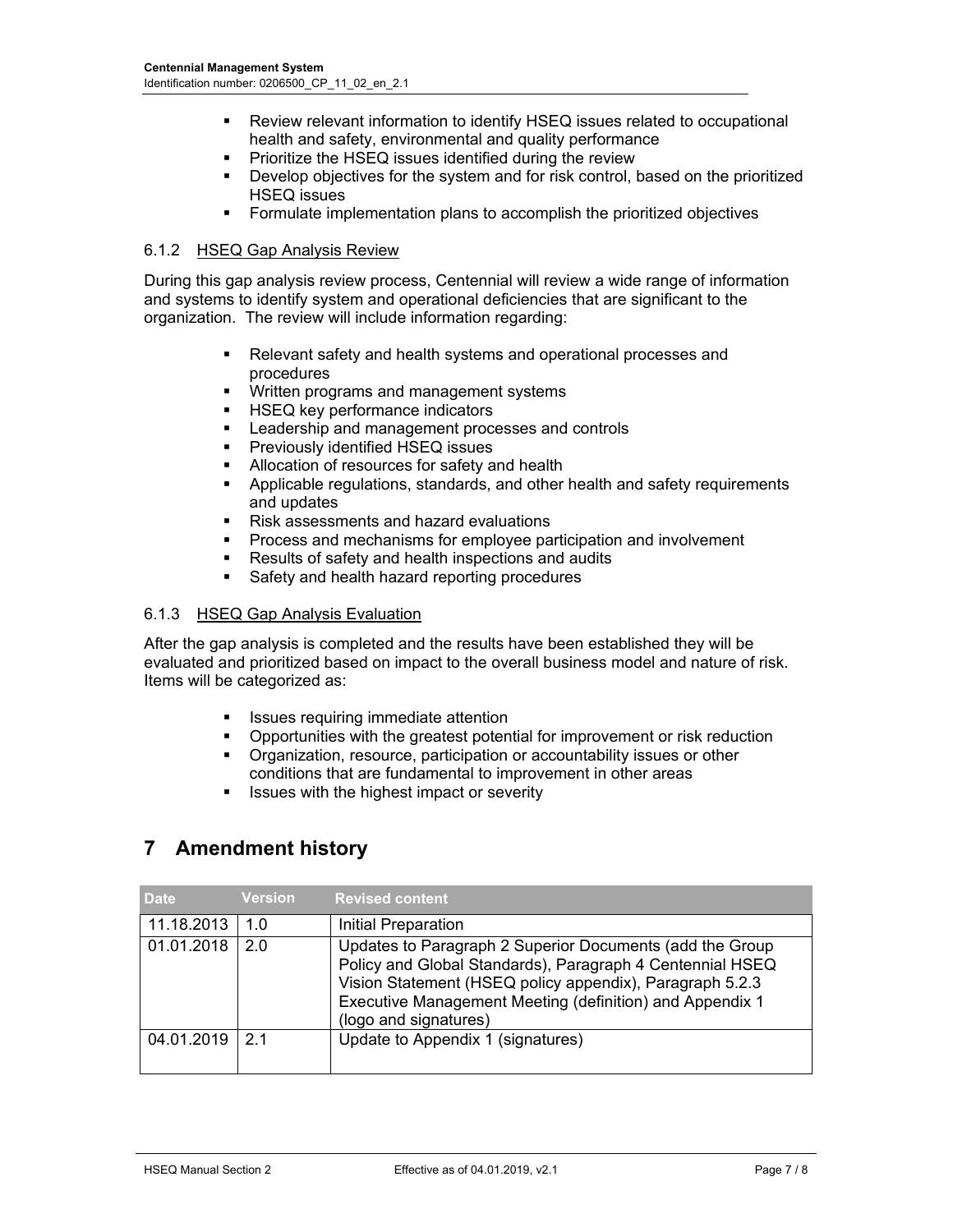## **8 Appendix**

Appendix 1: HSEQ Policy at Centennial (0206500\_CP\_11\_02\_en\_A1.2)